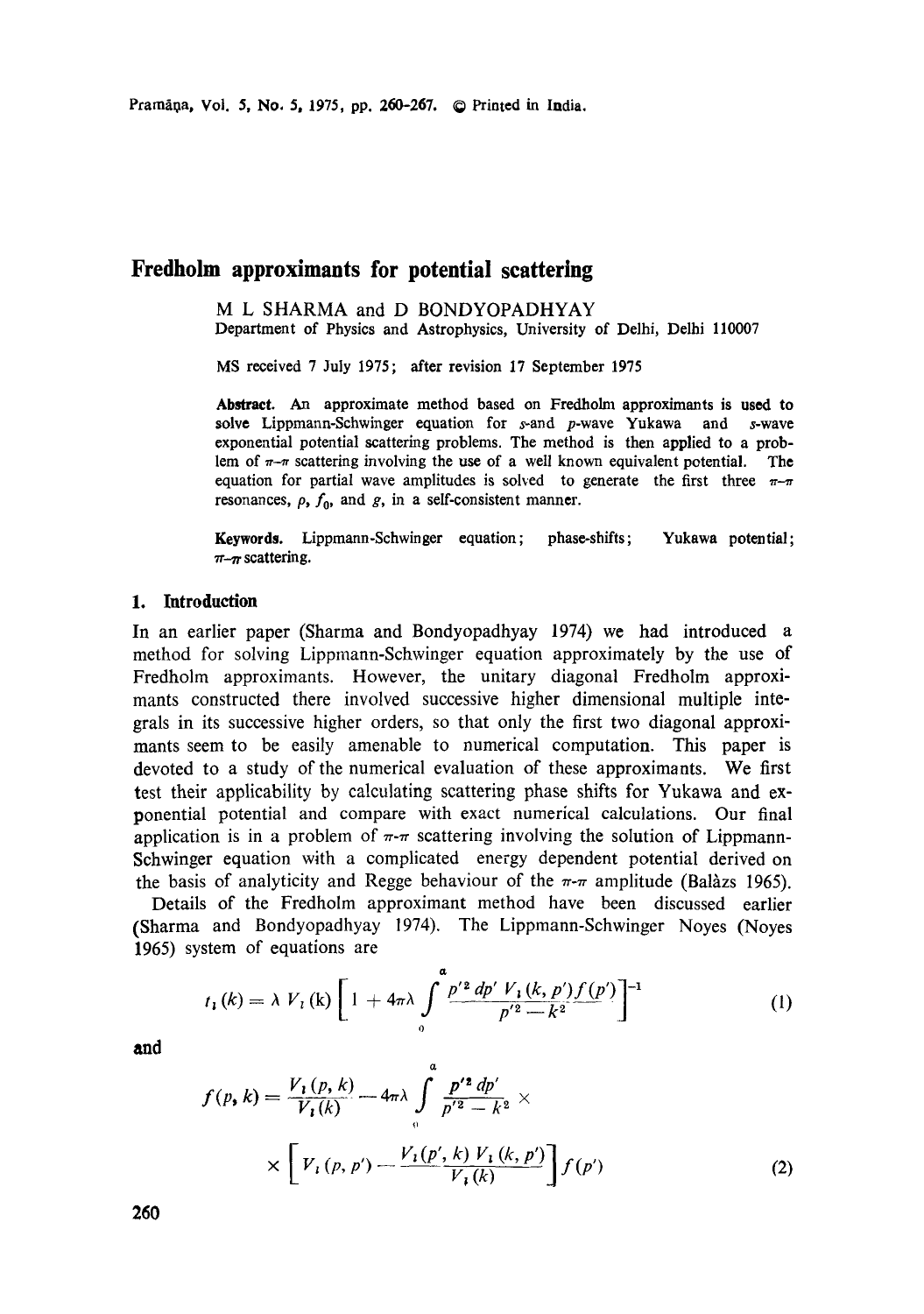For convenience of numerical computation, we also make a transformation

$$
p = \gamma x/1 - x
$$

where  $\gamma$  is any suitable constant. Expressions for the first two unitary approximants constructed from eqs (1) and (2) and made use of in this paper are as follows :

$$
t_{1}(k) = \frac{\lambda V_{1}(k)}{1 - \lambda (\sigma_{1} - 4\pi VGF)}
$$
(3)

$$
t_{\mathbf{I}}(k) = \frac{\lambda V_{\mathbf{I}}(k) \left[1 - \lambda \sigma_{1}\right]}{1 - \lambda \left[\sigma_{1} - 4\pi VGF\right] + \lambda^{2} \left[\frac{1}{2} \left(\sigma_{1}^{2} - \sigma_{2}\right) - 4\pi \left(VGF\sigma_{1} - VGKGF\right)\right]}
$$
\nwhere

\n(4)

$$
VGF \equiv \int dp' V(k, p') G(kp') F(p', k)
$$
  
\n
$$
VGKGF \equiv \int dp' \int dp V(k, p') G(k, p') \times
$$
  
\n
$$
\times K(k, p', p) G(k, p) F(p, k),
$$

etc.

These are respectively the expressions (14) and (15) of SB and all the symbols appearing in these expressions have been fully explained there.

#### **2. Ynkawa potential**

We first apply these equations to phase shift calculations involving Yukawa potential. Partial wave projection of Yukawa potential in momemtum space is given by the expression

$$
V_{\mathbf{i}}(p,p') = \frac{-g}{4\pi^2\,pp'} \cdot Q_{\mathbf{i}}\left(\frac{p^2+p'^2+\mu^2}{2pp'}\right) \tag{5}
$$

where  $\mu$  and g are respectively the range and coupling parameters. Equations (1) and (2) lead to the following phase shift representation for the on-shell amplitude.

$$
t_{e}(k) = -\frac{1}{2\pi^{2}} \cdot \frac{e^{i\delta}\sin\delta}{q}
$$

To take into account threshold effects we would prefer to work with the amplitude  $t_1(k)/q^{2l}$ . Figures (1) and (2), show the results of phase shift calculations using equations (1) and (2) and the potential (5). Figures 1 and 2 also show side by side the results of exact numerical solution of Lippmann-Schwinger equation. It is seen that both  $s$ - and  $p$ -wave phase shifts are satisfactory and the accuracy improves with the order of the approximant. The problem here refers to the scattering of two particles of mass  $m = \frac{1}{2}$  each and  $\mu$  has been chosen to be equal to  $(\frac{1}{k})m$ , *i.e.*, almost in the proportion of pion exchange in nucleon-nucleon scattering.

The phase-shift suddenly changes by  $2\pi$  when a bound state of the potential goes in and this is seen to happen in the phase shift curves for both s- and p-waves. A resonance occurs when the phase shift rises through  $\pi/2$  as is seen for p-wave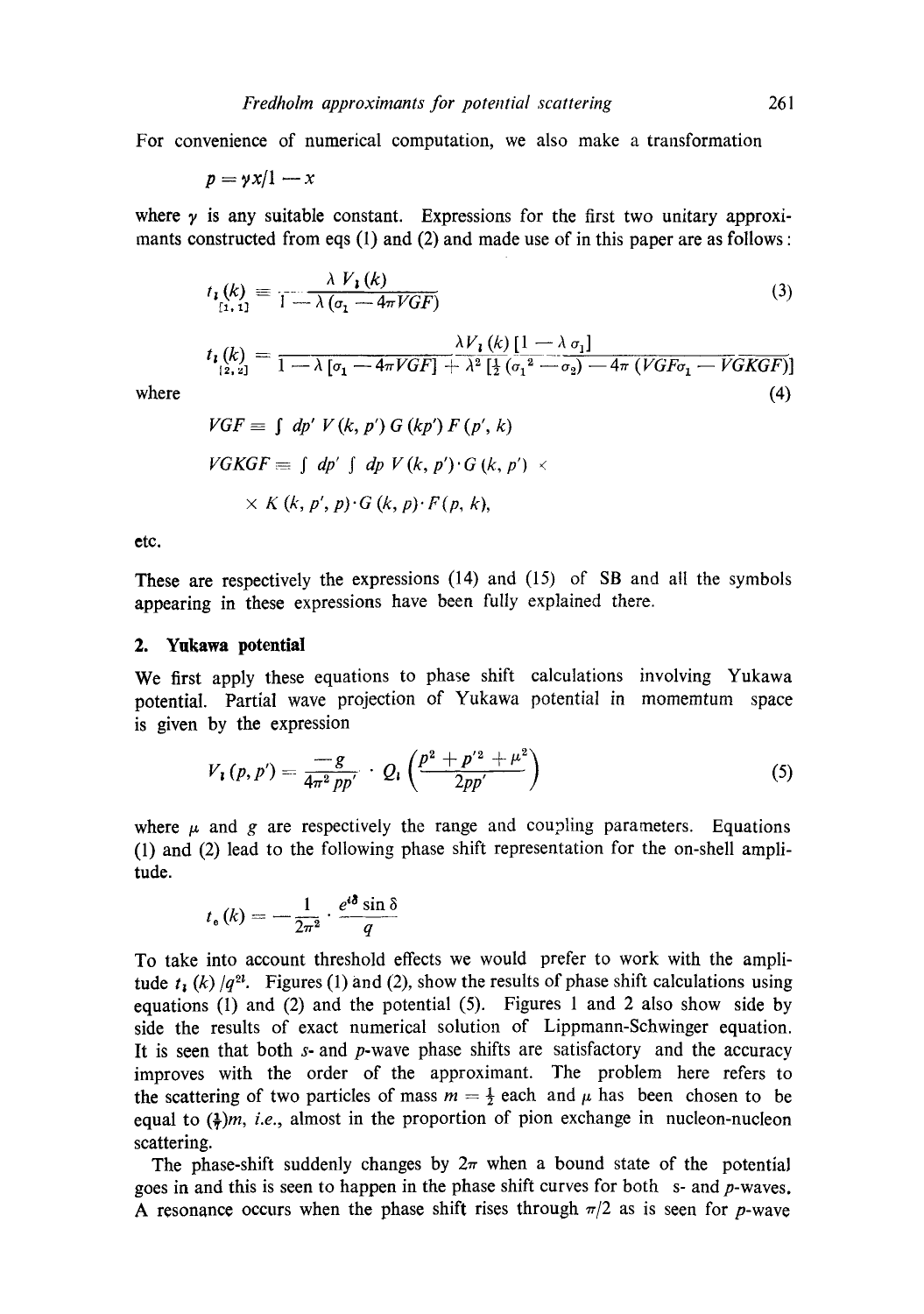

Figure 1. The p-wave phase shift *versus* the energy for three values of coupling constant (a)  $g = 3.5$ , (b)  $g = 7.95$ , (c)  $g = 8.15$  with  $\mu = 1/14$ .

in figure 1. Stern (1972) has described a method in which Lippmann-Schwinger equation is first solved for negative energies where there are no singularities and then the solution continued analytically by the Pad6 approximants to the positive energy region. Similar analytic continuation methods using continued fractions have also been used (Haymaker and Schlessinger 1970). There are two stages of numerical computation involved in these; first, in solving the integral equation in unphysical energy regions and then fitting these solutions by Padè approximants. The total amount of numerical work is consequently much greater. Our method which is simpler also yields an approximate analytic expression for the amplitude in the scattering region. A different way of computing Pade approximants for Lippmann-Schwinger equation has also been described by Caser *et al.*  (1969), which also involves more detailed numerical computation. Their phaseshift analysis however is in good agreement with ours.

### **3. Exponential potential**

We have considered only s-wave scattering by the exponential potential. The s-wave projection of the Fourier transform for the potential

$$
V(r) = -\lambda e^{-\mu \gamma}
$$

is

$$
V_0(p, p') = \frac{-\lambda \mu}{\pi^2} \cdot \frac{1}{[(g + g')^2 + \mu^2] \left[ (g - g')^2 + \mu^2 \right]}
$$
(6)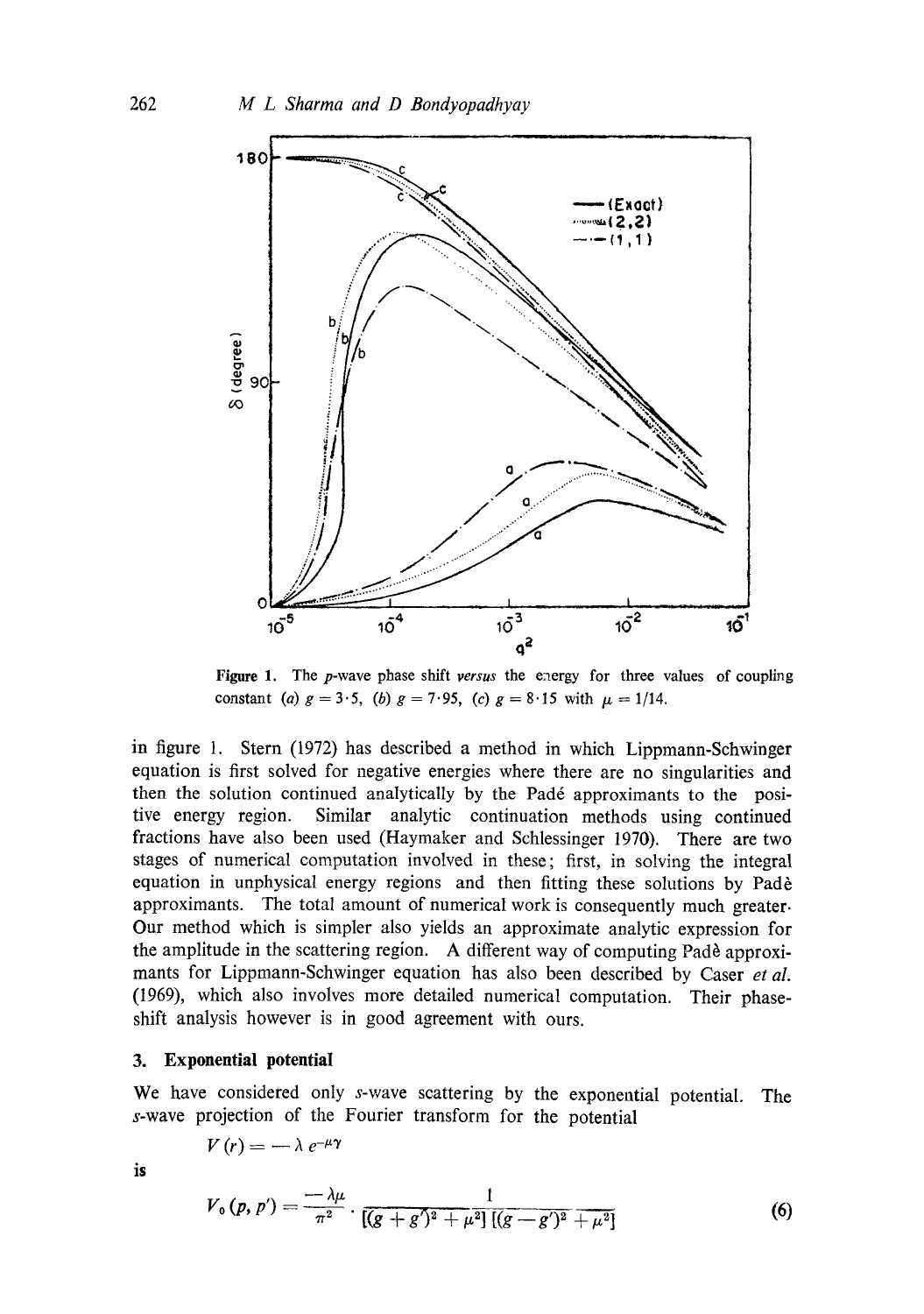

Figure 2. The s-wave phase shift *versus* the energy-energy for two values of coupling constant (a)  $g = 1.54$ , (b)  $g = 2.5$  with  $\mu = 1/14$ .

The parameters  $\lambda$  and  $\mu$  have been chosen to be identical with a set of parameters used by Moiseiwitsch (1970) which refer to a phase-shift analysis of neutron-protonscattering (Swan 1960) in singlet (table 1) and triplet (table 2) states respectively with the nuclear interaction represented by an exponential potential. A comparison of the phase shifts are shown for a few values of the parameter  $k$  in the tables. A fairly good agreement cau be seen to prevail in both the orders.

# **4.** Application to  $\pi$ - $\pi$  scattering

Finally we apply this method to a system with a truly complicated potential. The method of construction of t and u channels  $\rho$ -exchange equivalent potential for the  $\pi$ - $\pi$  scattering problems has been discussed by Balàzs (1965). Later  $f_0$  meson exchange effects were also incorporated. Details of the construction of the potential have been reported elsewhere (Sharma and Bondyopadhyay 1972, Balàzs and Patil 1968). The important advantage here over the relativistic  $N/D$  technique is that a self-consistency can indeed be achieved for  $\rho$  meson both as regards its mass as well as width. The problem of width is indeed notorious in Chew-Mandelstam (1960) *N/D* formalism in that there is usually a difference of a factor of 4 for the input and output widths and this persists even in extensive multichannel calculations. The advantage of the equivalent potential over the *N/D*  method has sharply focussed attention on it. Yet another advantage lies in the fact that while constructing equivalent potential from the crossed channels exchanges certain terms can be replaced by delta functions and this can curb **the**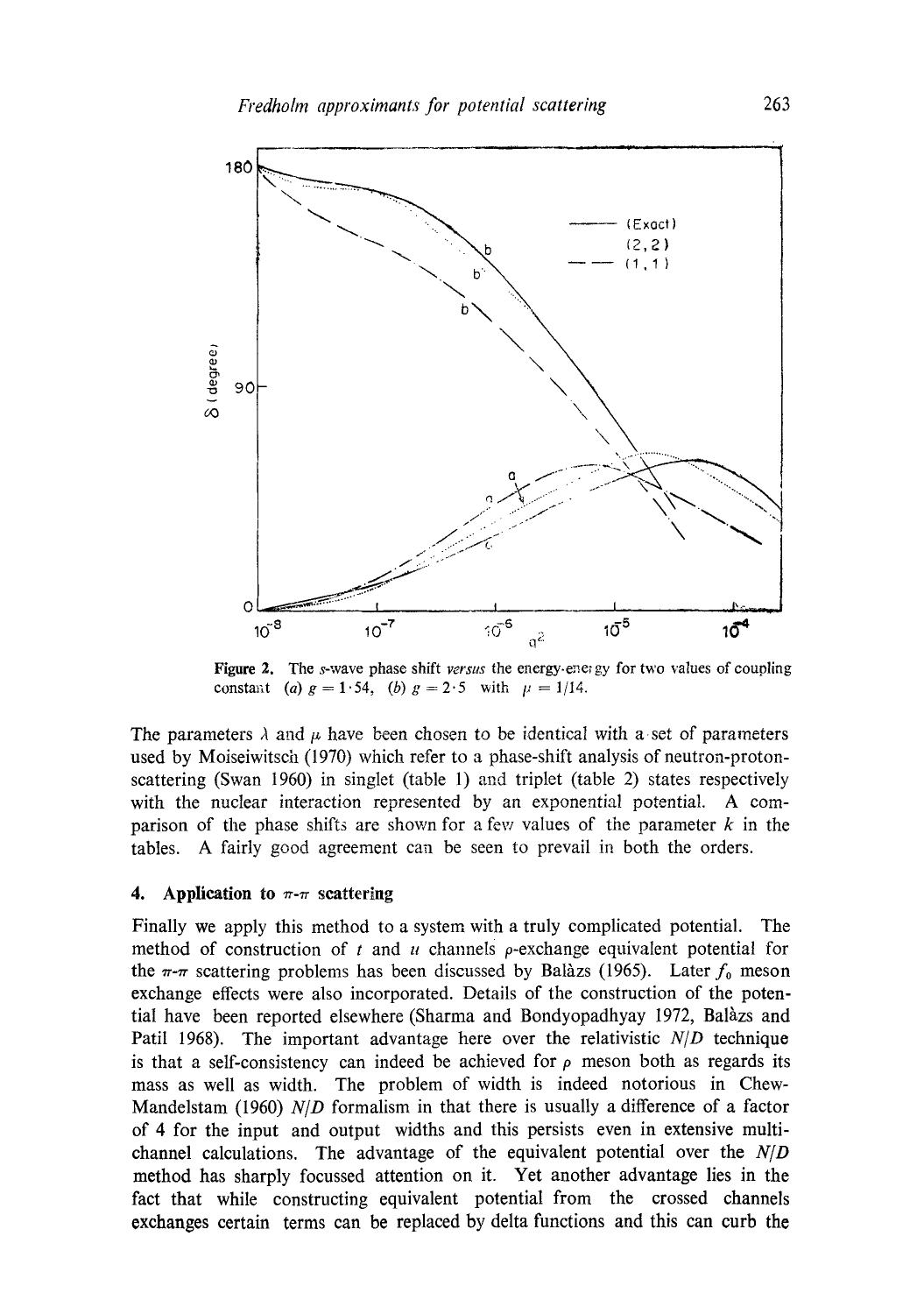| Wave<br>number<br>k | [1, 1] | [2, 2] | Exact                |  |
|---------------------|--------|--------|----------------------|--|
| 0.25                | 1.234  | 1.210  | $1 - 103$            |  |
| 0.50                | 0.9600 | 0.942  | 0.934                |  |
| 0.75                | 0.773  | 0.777  | 0.780                |  |
| 1.00                | 0.654  | 0.658  | 0.664                |  |
| 1.25                | 0.564  | 0.583  | $\ddot{\phantom{1}}$ |  |
| 1.50                | 0.497  | 0.502  | 0.507                |  |
| $1 - 75$            | 0.449  | 0.464  | $\ddot{\phantom{1}}$ |  |
| 2.00                | 0.397  | 0.402  | 0.408                |  |

Table 1. The s-wave singlet phase shifts for exponential potential as a function of the wave number k, for  $\lambda = -2.64$  and  $\mu = 1.408$ .

**Table** 2. The s-wave triplet phase shifts for exponential potential as a function of the wave number k, for  $\lambda = -5.2$  and  $\mu = 1.587$ .

| Wave<br>number<br>k | [1, 1] | [2, 2]    | Exact                |  |
|---------------------|--------|-----------|----------------------|--|
| 0.25                | 2.380  | 2.321     | 2.111                |  |
| 0.50                | 1.660  | 1.632     | 1.585                |  |
| 0.75                | 1.293  | 1.300     | 1.285                |  |
| $1 - 00$            | 1.083  | $1 - 090$ | 1.087                |  |
| 1.25                | 0.908  | 0.910     | $\ddot{\phantom{a}}$ |  |
| 1.50                | 0.833  | 0.840     | 0.836                |  |
| 1.75                | 0.748  | 0.754     | $\bullet\ \bullet$   |  |
| 2.00                | 0.679  | 0.687     | 0.680                |  |

s-dependence of the potential, leading to convergent integrals for the solution of the integral equation. The problem of simultaneous self-consistent generations of  $\rho$  and  $f_0$  has been investigated by Balax and Vaidya (1965) and Everett (1968). There exists another  $\pi$ - $\pi$  resonance of mass 1680 MeV,  $I^G (J^P) = 1^+(3^-)$  and width 180 MeV with the so called g resonance also contributing to the exchange potential for  $\pi$ - $\pi$  scattering. However, recent data indicate that its  $\pi$ - $\pi$  width is rather small, of the order of  $26\%$  of the total. In spite of the highly inelastic nature of this resonance, its inclusion may still contribute significantly to the potential because the total width is rather large. We therefore attempt to solve the problem of simultaneous self-consistent generation of  $\rho$  and  $f_0$  with the inclusion of g-meson exchange force. Masses and partial widths of these resonances appear in the potential the expression for which is as follows:

$$
V_1(p, p') = G \left[ 3C_1 q_{t1}^2 p_1 (\cos \theta_{t1}) Q_1(a_p) ++ 5C_2 G_1 p_{t2}^4 p_2 (\cos \theta_{t2}) Q_1(a_{t2}) ++ 7 C_3 G_2 q_{t3}^6 p_3 (\cos \theta_{t3}) Q_1(a_q) \right] \frac{1}{2\pi^2 (pp')^{l+1} \sqrt{s}}
$$
(7)

where  $C_1$ ,  $C_2$  and  $C_3$  are the isospin recoupling coefficients obtained from the following crossing matrix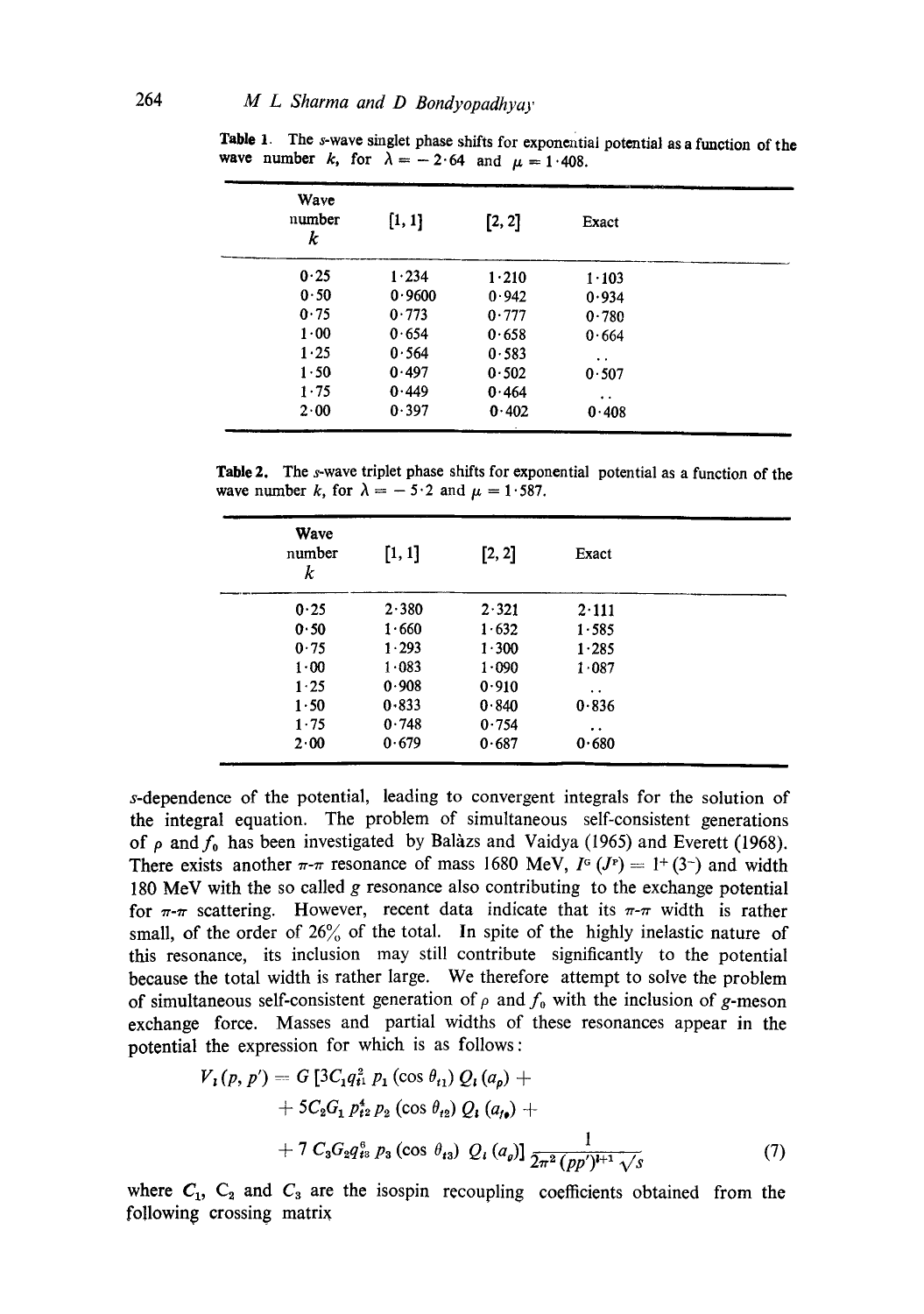$$
\begin{array}{ccc}\n2 & 2 & \frac{10}{3} \\
\frac{2}{3} & 1 & -\frac{5}{3} \\
\frac{2}{3} & -1 & \frac{1}{3}\n\end{array}
$$

An extra factor of 2 has been incorporated in these elements to signify identical contribution from t and u channels. In  $(7)$ 

$$
a_{i} = \frac{p^{2} + p'^{2} + m_{i}^{2}}{2pp'}, \qquad \cos \theta_{ii} = 1 + \frac{2s}{m_{i}^{2} - 4}
$$

$$
S = 4 (q^{2} + 1) \qquad , \qquad q^{2}_{ii} = \frac{m_{i}^{2}}{4} - 1
$$

where  $m_i$ ,  $i = 1, 2, 3$  stands for the masses of  $\rho$ ,  $f_0$  and g respectively. The constant G is related to the decay width of  $\rho$  by the formula

$$
F = \frac{q_{\mathsf{R}}^{2^{1+1}} G}{E_{\mathsf{R}}^2}
$$

R denotes the resonance position and  $G_1 = \frac{G_f}{G}$  and  $G_2 = \frac{G_g}{G}$ 

If the real part of the denominators of the approximants are denoted by  $D(S)$ then the output width at the resonance position is given by

$$
I = \frac{-2\pi^2 q_{\mathbf{R}}^{2l+1} V(q_R, q_R)}{E_R \frac{dD(S)}{dS} \Big|_{S=S_{\mathbf{R}}}}
$$
(8)

The experimental (review of particle properties, Particle data Group 1974) masses and widths of the resonances (in units of  $m_{\pi} = 1$ ) are as follows:

$$
m_{\rho}^{2} = 30.25
$$
  
\n
$$
m_{\rho}^{2} = 30.25
$$
  
\n
$$
m_{\rho}^{2} = 144
$$
  
\n
$$
r_{\rho} = 1.07
$$
  
\n
$$
m_{\rho}^{2} = 144
$$
  
\n
$$
r_{\rho} = 0.34
$$
  
\n
$$
m_{\rho}^{2} = 144
$$
  
\n
$$
r_{\rho} = 0.34
$$

All the parameters are subject to variation to achieve input-output self-consistency. However, we have tried to keep them as close as possible to the experimental values while using them as input parameters. An exact solution of the Lippman-Schwinger equation with this potential is not quite feasible because of the existence of large number of parameters that need to be continuously varied. Considering the successful application of the method of Fredholm approximants for Yukawa and exponential potentials, we feel that this approximation method would give sufficiently reliable results for the  $\pi$ - $\pi$  problem as well.

Actual experimental values of G,  $G_1$  and  $G_2$  are 1.928, 0.03091 and 0.9865  $\times$  10<sup>-4</sup> respectively. We first studied the self-consistency situation by varying the  $\rho$  width alone while all other parameters like masses of the resonances,  $G_1$  and  $G<sub>2</sub>$  were assigned their experimental values. With all experimental inputs, the output widths of both  $\rho$  and  $f_0$  are found to be nearly 20% larger than input values. Their output masses are slightly less; for  $\rho$  the output mass is less by  $9\%$ , for  $f_0$  it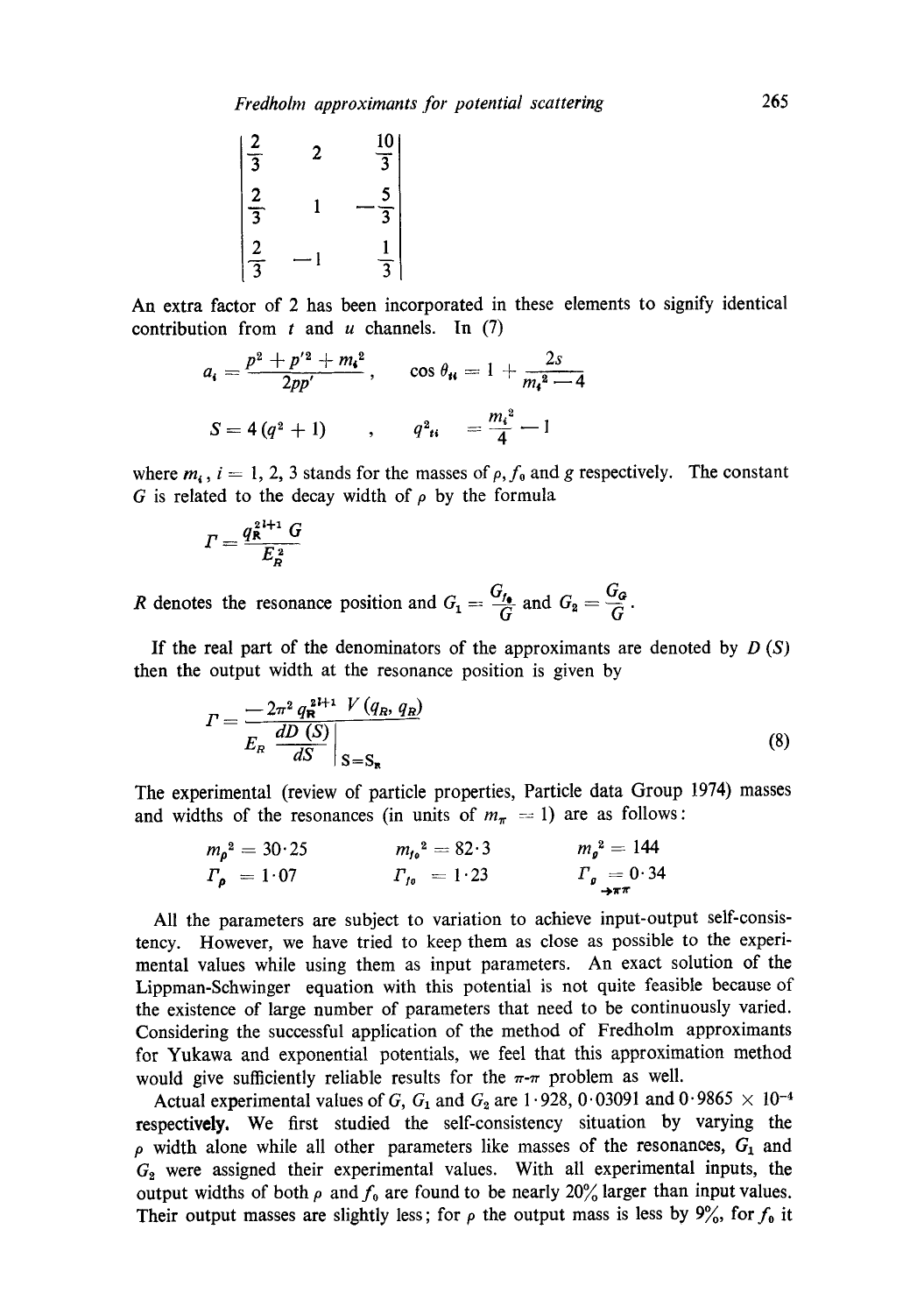is less by  $20\%$ . It is found that raising the input partial widths of 9 to about 90 MeV will restore the output widths of  $\rho$  and  $f_0$  to their experimental values, while their masses are only slightly affected. By increasing the width and decreasing the mass of  $\rho$  by about 10% and keeping all other parameters within their experimental limits, it is possible to generate  $\rho$  mass and width self-consistently but then the  $f_0$  mass turns out to be 30% less. It is found that the inclusion of  $f_0$  and g exchange forces are essential for the resonances to be reproduced more or less conforming to their experimental positions.  $\rho$  exchange alone is totally incapable of doing this. With  $\rho$  and  $f_0$  parameters having their experimental values, we found that a spin 3 resonance can be self-consistently generated at mass 1635 MeV and width 120 MeV, *i.e.*, at these values both input and output quantities match. However, because of the presence of high degree of inelasticity near g-meson resonance it is clear that it would require a different approach than the simple onechannel model considered by us. There still exists some controversy regarding this resonance. Some have suggested (Barnham 1970, Holmes 1972) that there may exist several close lying resonances near g-meson mass. Self-consistent generation of a resonance in this region in terms of  $\rho$  and  $f_0$  parameters seem to suggest that there may indeed be a resonance with a predominantly high value for the  $\pi$ - $\pi$  width.

# **5. ConeIusion**

We have discussed the application of Fredholm approximant method to Lippmann-Schwinger-Noyes set of equations for several potential scattering problems. Accuracy obtained by Yukawa and exponential potentials is comparable to that obtained by Moiseiwitsch (1970) in his Fredholm and Pad6 approximants soluion of the Schrödinger equations. Also since the lowest lying singularities of Bethe-Salpeter equation can be removed by Noyes method, it is clear that this method may be easily extended to the solution of the equation for low energy scattering problems. An extension to  $N/D$  equations is also visualized because of the very similar form of simultaneous equation sets encountered.

Attention to the possibility of a simultaneous bootstrap of  $\rho$  and  $f_0$  was first drawn by Balàz's and Vaidya (1965). We have found that further inclusion of  $g$ -meson exchange force greatly facilitates this. The fact that a near self-consistent generation of the two lowest lying  $\pi$ - $\pi$  resonances can be achieved is indeed a great success to the method of equivalent potential. It is also remarkable that a single channel calculation suffices, but this may not be unnatural considering that the inelasticities in  $\pi$ - $\pi$  channels are quite small even up to  $f_0$  meson mass and this has been implied in the earlier calculation of Sharma and Bondyopadhyay (1972). It is possible, however, that a multichannel calculation or a calculation based on inelastic unitary equations would improve upon the small discrepancies found to occur in the present approach, especially in the case of highly inelastic g-resonance.

#### **Acknowledgement**

We would like to express our deep gratitude to S N Biswas for his constant interest in this work.